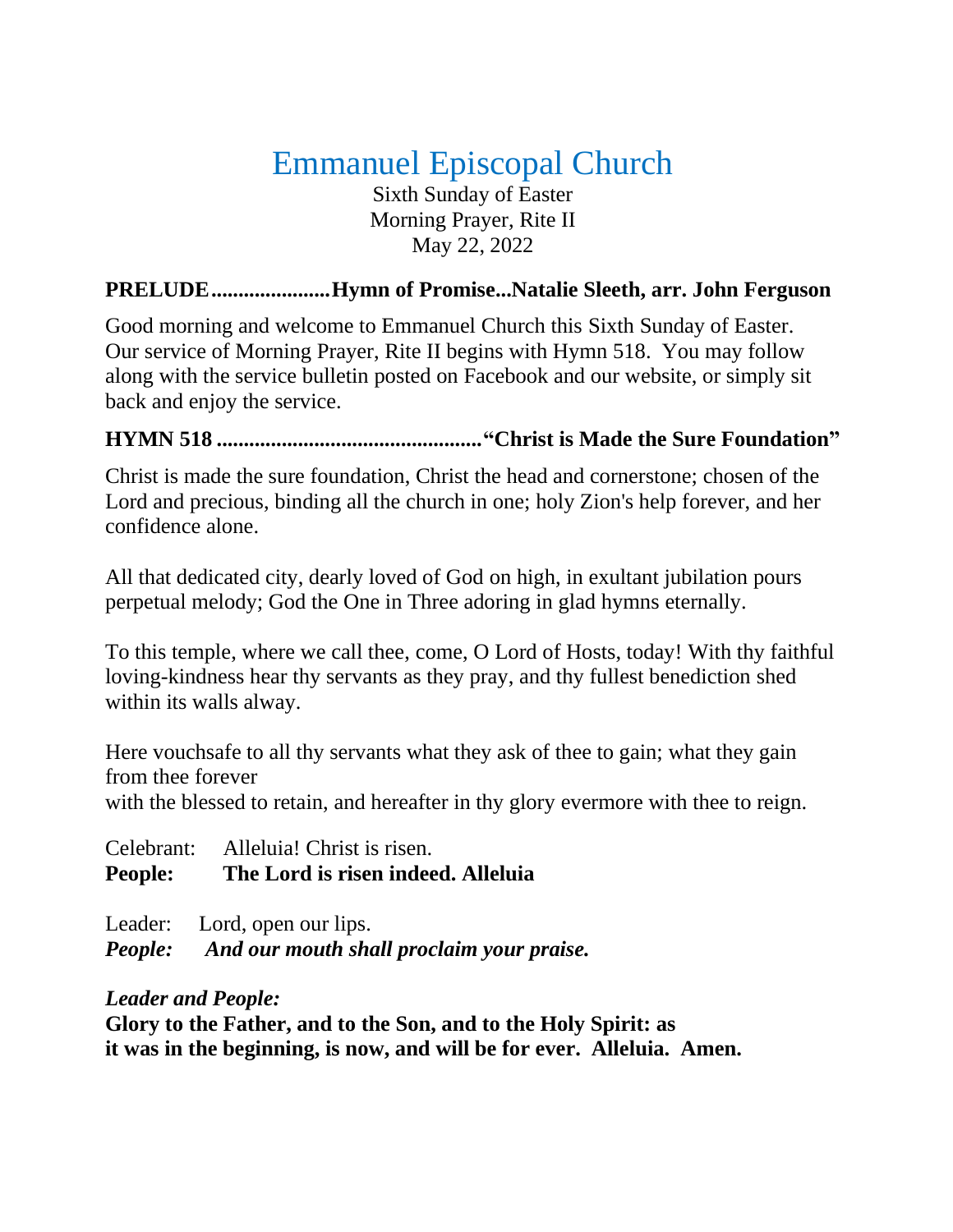| <b>VENITE</b> |  |
|---------------|--|
|               |  |

**Please all join the choir in singing Psalm 67**



- May God be merciful to [us] and bless us, \* show us the light of his [countenance] and come to us.
- $\overline{2}$ Let your ways be [known up]-on earth, \* your saving health a-[mong] all nations.
- 3 Let the peoples [praise you] O God; \* let all the [peo]-ples praise you.
	- Let the nations be glad and  $[sing]$  for joy,  $*$ for you judge the peoples with equity, ... and guide all the nations up-[on] earth.
- 5 Let the peoples [praise you]  $O God; *$ let all the [peo]-ples praise you.
- 6 The earth has brought [forth] her increase; \* may God, ... our own God, ... [give us] his blessing.
- 7 May God [give us] his blessing, \* and may all the ends of the earth [stand] in awe of him.

# **The Lessons**

# **First Lesson: Acts 16:9-15**

4

During the night Paul had a vision: there stood a man of Macedonia pleading with him and saying, "Come over to Macedonia and help us." When he had seen the vision, we immediately tried to cross over to Macedonia, being convinced that God had called us to proclaim the good news to them.

We set sail from Troas and took a straight course to Samothrace, the following day to Neapolis, and from there to Philippi, which is a leading city of the district of Macedonia and a Roman colony. We remained in this city for some days. On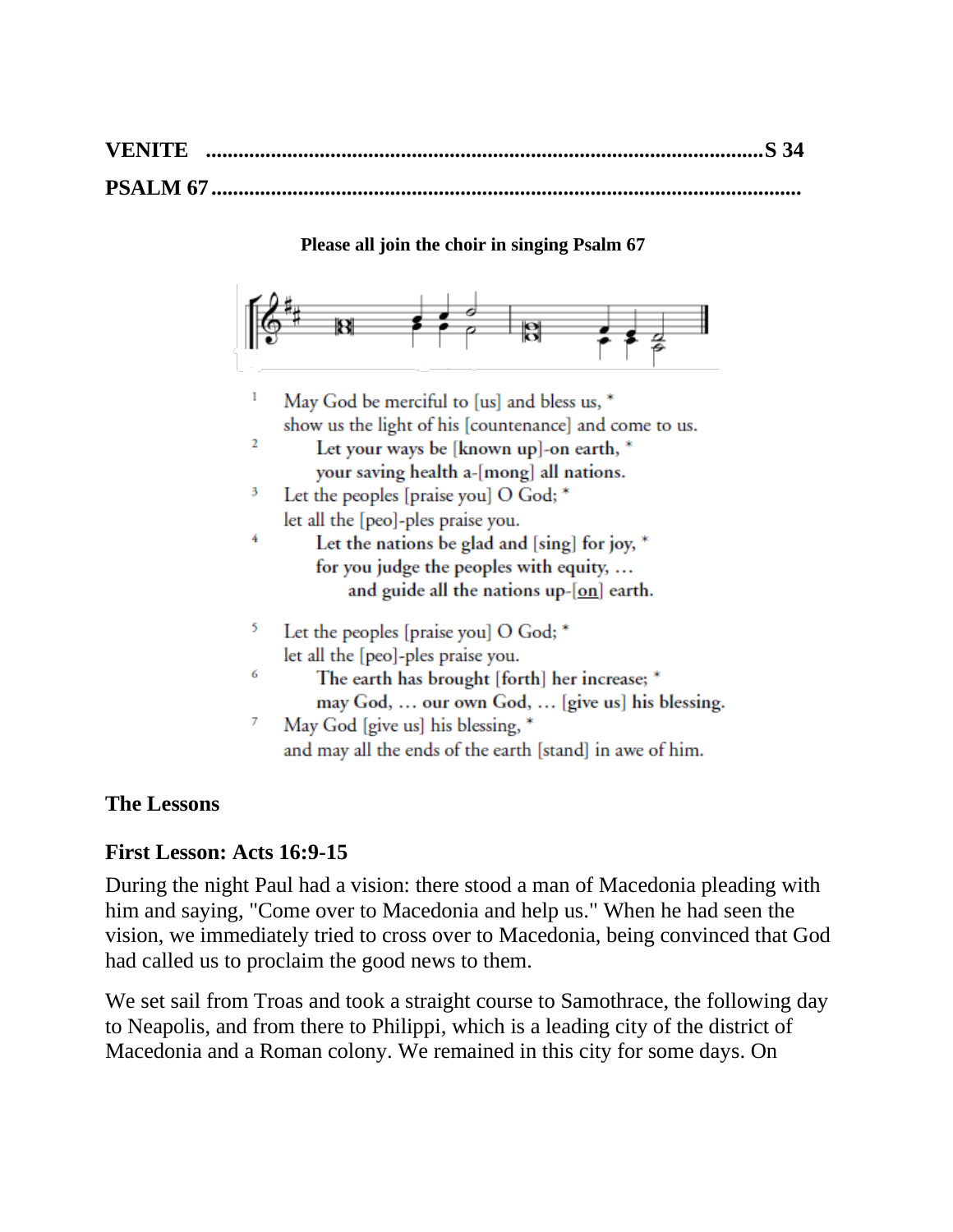sabbath day we went outside the gate by the river, where we supposed there was a place of prayer; and we sat down and spoke to the women who had gathered there. A certain woman named Lydia, a worshiper of God, was listening to us; she was from the city of Thyatira and a dealer in purple cloth. The Lord opened her heart to listen eagerly to what was said by Paul. When she and her household were baptized, she urged us, saying, "If you have judged me to be faithful to the Lord, come and stay at my home." And she prevailed upon us.

The Word of the Lord. **People: Thanks be to God. Canticle 15 - Magnificat My soul proclaims the greatness of the Lord, my spirit rejoices in God my Savior; \* for he has looked with favor on his lowly servant. From this day all generations will call me blessed: \* the Almighty has done great things for me, and holy is his Name. He has mercy on those who fear him \* in every generation. He has shown the strength of his arm, \* he has scattered the proud in their conceit. He has cast down the mighty from their thrones, \* and has lifted up the lowly. He has filled the hungry with good things, \* and the rich he has sent away empty. He has come to the help of his servant Israel, \* for he has remembered his promise of mercy, The promise he made to our fathers, \***

**to Abraham and his children for ever. Glory to the Father, and to the Son, and to the Holy Spirit: \* as it was in the beginning, is now, and will be for ever. Amen.** 

#### **Second Lesson: Revelation 21:10, 22-22:5**

In the spirit the angel carried me away to a great, high mountain and showed me the holy city Jerusalem coming down out of heaven from God.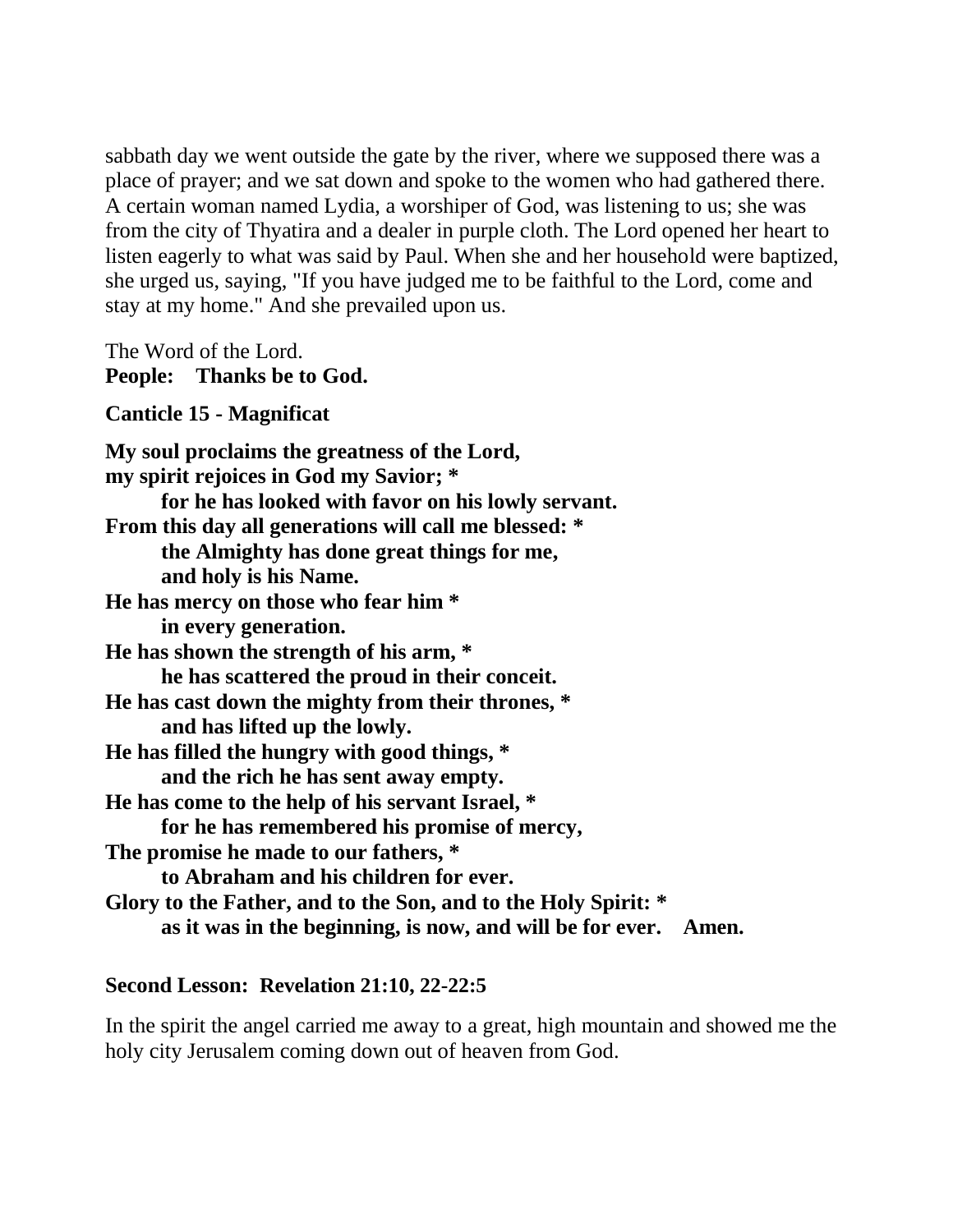I saw no temple in the city, for its temple is the Lord God the Almighty and the Lamb. And the city has no need of sun or moon to shine on it, for the glory of God is its light, and its lamp is the Lamb. The nations will walk by its light, and the kings of the earth will bring their glory into it. Its gates will never be shut by day- and there will be no night there. People will bring into it the glory and the honor of the nations. But nothing unclean will enter it, nor anyone who practices abomination or falsehood, but only those who are written in the Lamb's book of life.

Then the angel showed me the river of the water of life, bright as crystal, flowing from the throne of God and of the Lamb through the middle of the street of the city. On either side of the river is the tree of life with its twelve kinds of fruit, producing its fruit each month; and the leaves of the tree are for the healing of the nations. Nothing accursed will be found there any more. But the throne of God and of the Lamb will be in it, and his servants will worship him; they will see his face, and his name will be on their foreheads. And there will be no more night; they need no light of lamp or sun, for the Lord God will be their light, and they will reign forever and ever.

The Word of the Lord **People: Thanks be to God.**

#### **Canticle 16 - The Song of Zechariah**

**Blessed be the Lord, the God of Israel; \* he has come to his people and set them free. He has raised up for us a mighty savior, \* born of the house of his servant David. Through his holy prophets he promised of old, that he would save us from our enemies, \* from the hands of all who hate us. He promised to show mercy to our fathers \* and to remember his holy covenant. This was the oath he swore to our father Abraham, \* to set us free from the hands of our enemies, Free to worship him without fear, \* holy and righteous in his sight all the days of our life. You, my child, shall be called the prophet of the Most High, \***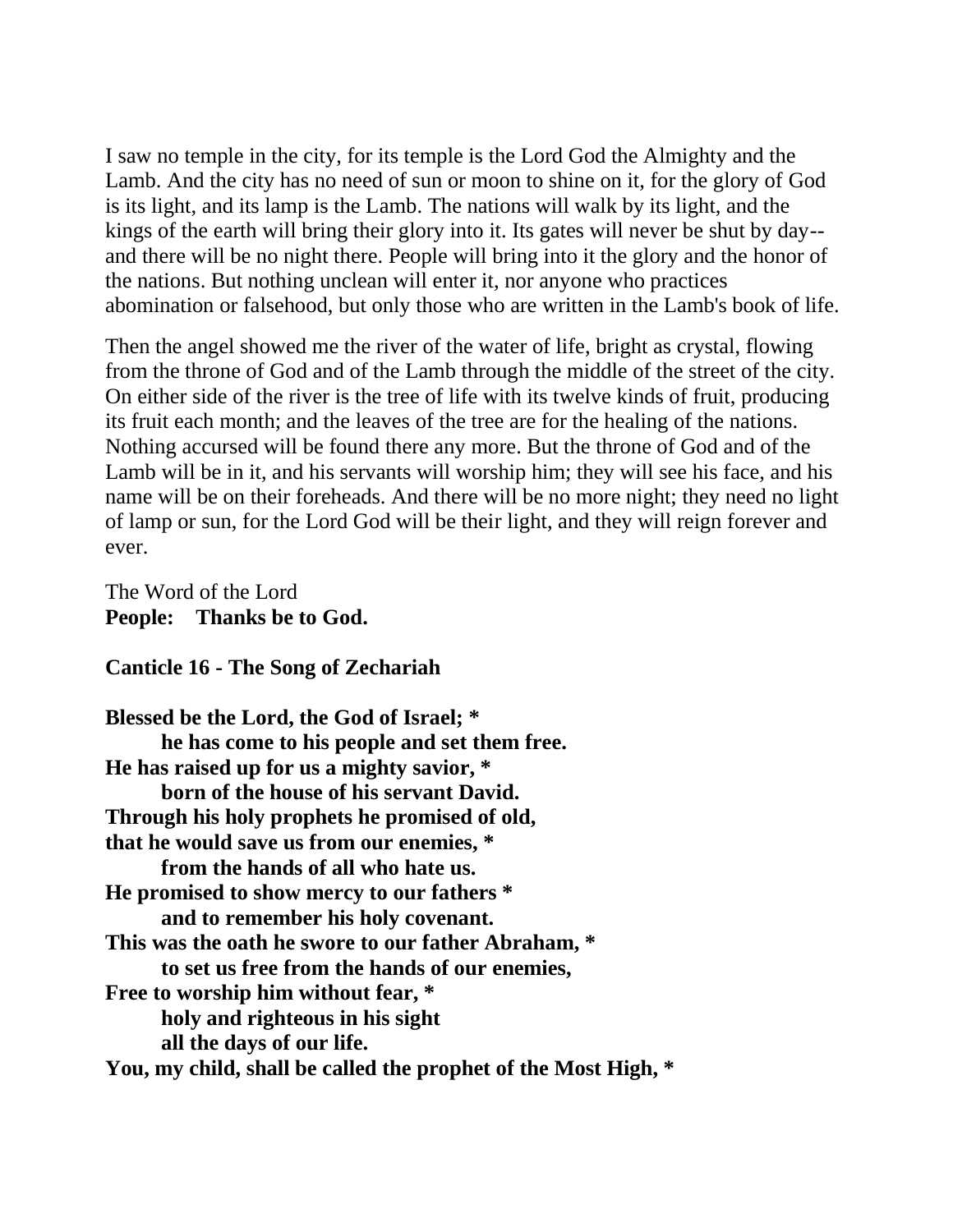| for you will go before the Lord to prepare his way,                |  |  |
|--------------------------------------------------------------------|--|--|
| To give his people knowledge of salvation *                        |  |  |
| by the forgiveness of their sins.                                  |  |  |
| In the tender compassion of our God *                              |  |  |
| the dawn from on high shall break upon us,                         |  |  |
| To shine on those who dwell in darkness and the shadow of death, * |  |  |
| and to guide our feet into the way of peace.                       |  |  |
| Glory to the Father, and to the Son, and to the Holy Spirit: *     |  |  |
| as it was in the beginning, is now, and will be for ever. Amen.    |  |  |

#### **Third Lesson: John 5:1-9**

After Jesus healed the son of the official in Capernaum, there was a festival of the Jews, and Jesus went up to Jerusalem.

Now in Jerusalem by the Sheep Gate there is a pool, called in Hebrew Beth-zatha, which has five porticoes. In these lay many invalids-- blind, lame, and paralyzed. One man was there who had been ill for thirty-eight years. When Jesus saw him lying there and knew that he had been there a long time, he said to him, "Do you want to be made well?" The sick man answered him, "Sir, I have no one to put me into the pool when the water is stirred up; and while I am making my way, someone else steps down ahead of me." Jesus said to him, "Stand up, take your mat and walk." At once the man was made well, and he took up his mat and began to walk. Now that day was a sabbath.

The Word of the Lord. **People: Thanks be to God.**

**Sermon........................................................ ...............The Rev. Kristin Holbrook**

**The Apostles' Creed**

**I believe in God, the Father almighty, creator of heaven and earth; I believe in Jesus Christ, his only Son, our Lord. He was conceived by the power of the Holy Spirit and born of the Virgin Mary.**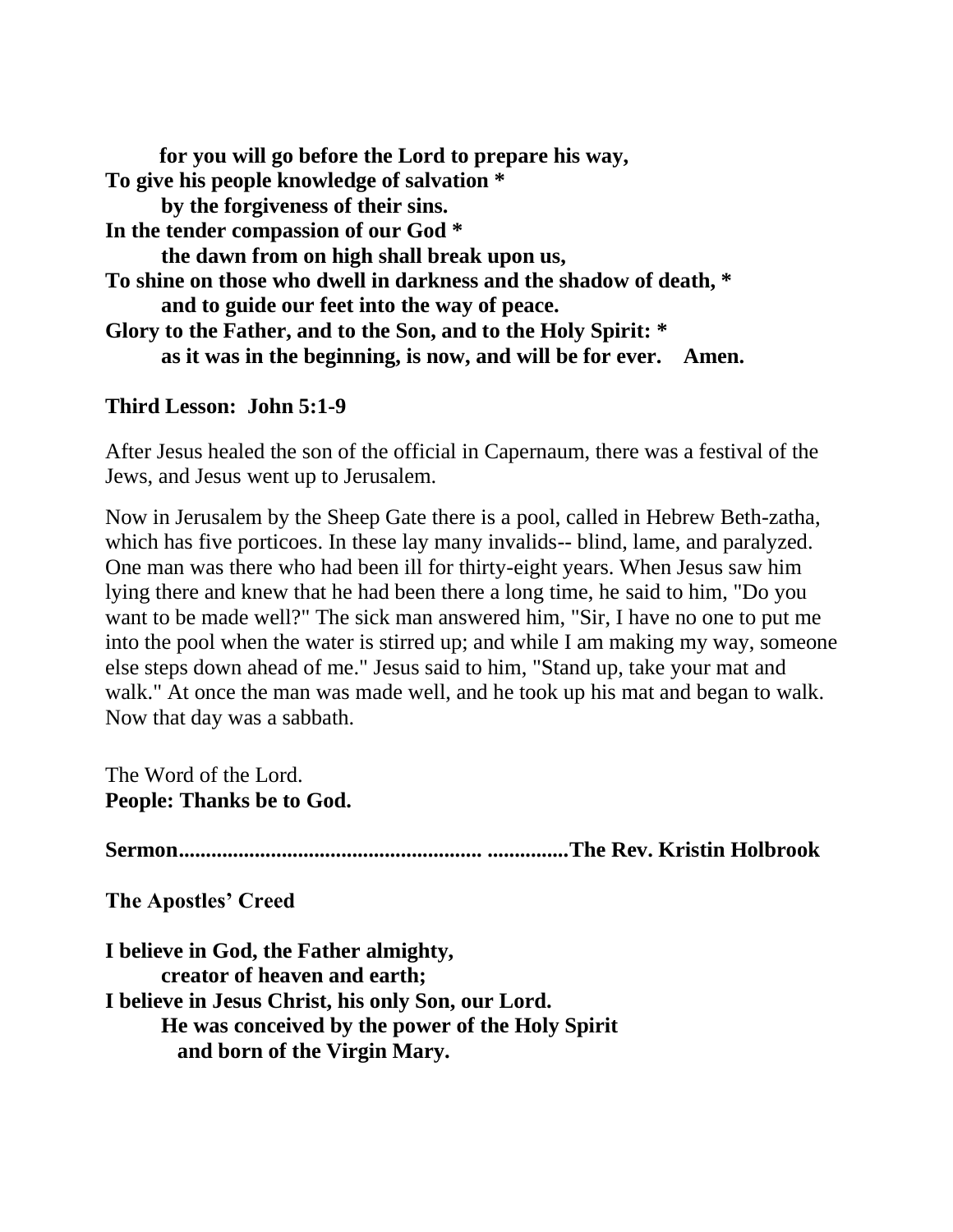**He suffered under Pontius Pilate, was crucified, died, and was buried. He descended to the dead. On the third day he rose again. He ascended into heaven, and is seated at the right hand of the Father. He will come again to judge the living and the dead. I believe in the Holy Spirit, the holy catholic Church, the communion of saints, the forgiveness of sins the resurrection of the body, and the life everlasting. Amen.** 

# **OFFERTORY HYMN 505 ......................................................."O Spirit of Life"**

O Spirit of Life, O Spirit of God, in every need thou bringest aid; Thou comest forth from God's great throne, from God, the Father and the Son; O Spirit of Life, O Spirit of God.

O Spirit of Life, O Spirit of God, increase our faith in our dear Lord; unless thy grace the power should give, none can believe in Christ and live; O Spirit of Life, O Spirit of God.

O Spirit of Life, O Spirit of God, make us to love thy sacred word; the holy flame of love impart, that charity may warm each heart; O Spirit of Life, O Spirit of God.

O Spirit of Life, O Spirit of God, enlighten us by that same word; teach us to know the Father's love, and his dear Son, who reigns above; O Spirit of Life, O Spirit of God.

**Hymn 380 vs. 3 ...At Presentation . . . . . . . . . . . . . . . . . . . . . "The Doxology"**

**Praise God, from whom all blessings flow; praise him, all creatures here below; praise him above, ye heavenly host: praise Father, Son, and Holy Ghost.** 

Leader: The Lord be with you. *People: And also with you.*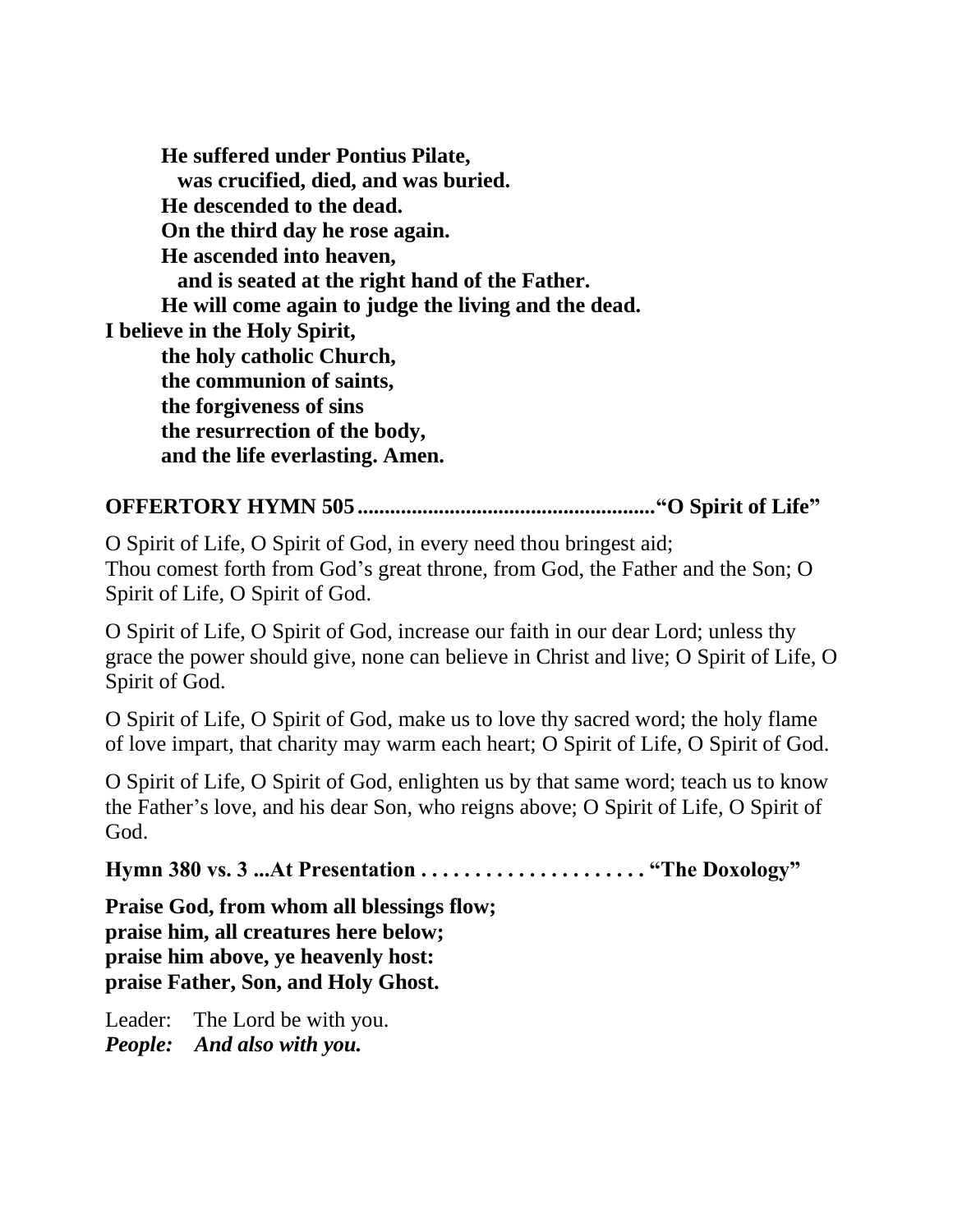Leader: Let us pray

**Our Father, who art in heaven, hallowed be thy Name, thy kingdom come, thy will be done, on earth as it is in heaven.**

**Give us this day our daily bread. And forgive us our trespasses, as we forgive those who trespass against us.**

**And lead us not into temptation, but deliver us from evil.**

**For thine is the kingdom, and the power, and the glory, for ever and ever. Amen.**

# **Suffrages ......................................................................................................S 52**

- V. Show us your mercy, O Lord;
- **R. And grant us your salvation.**
- V. Clothe your ministers with righteousness;
- **R. Let your people sing with joy.**
- V. Give peace, O Lord, in all the world;
- **R. For only in you can we live in safety.**
- V. Lord, keep this nation under your care;
- **R. And guide us in the way of justice and truth.**
- V. Let your way be known upon earth;
- **R. Your saving health among all nations.**
- V. Let not the needy, O Lord, be forgotten;
- **R. Nor the hope of the poor be taken away.**
- V. Create in us clean hearts, O God;
- **R. And sustain us with your Holy Spirit.**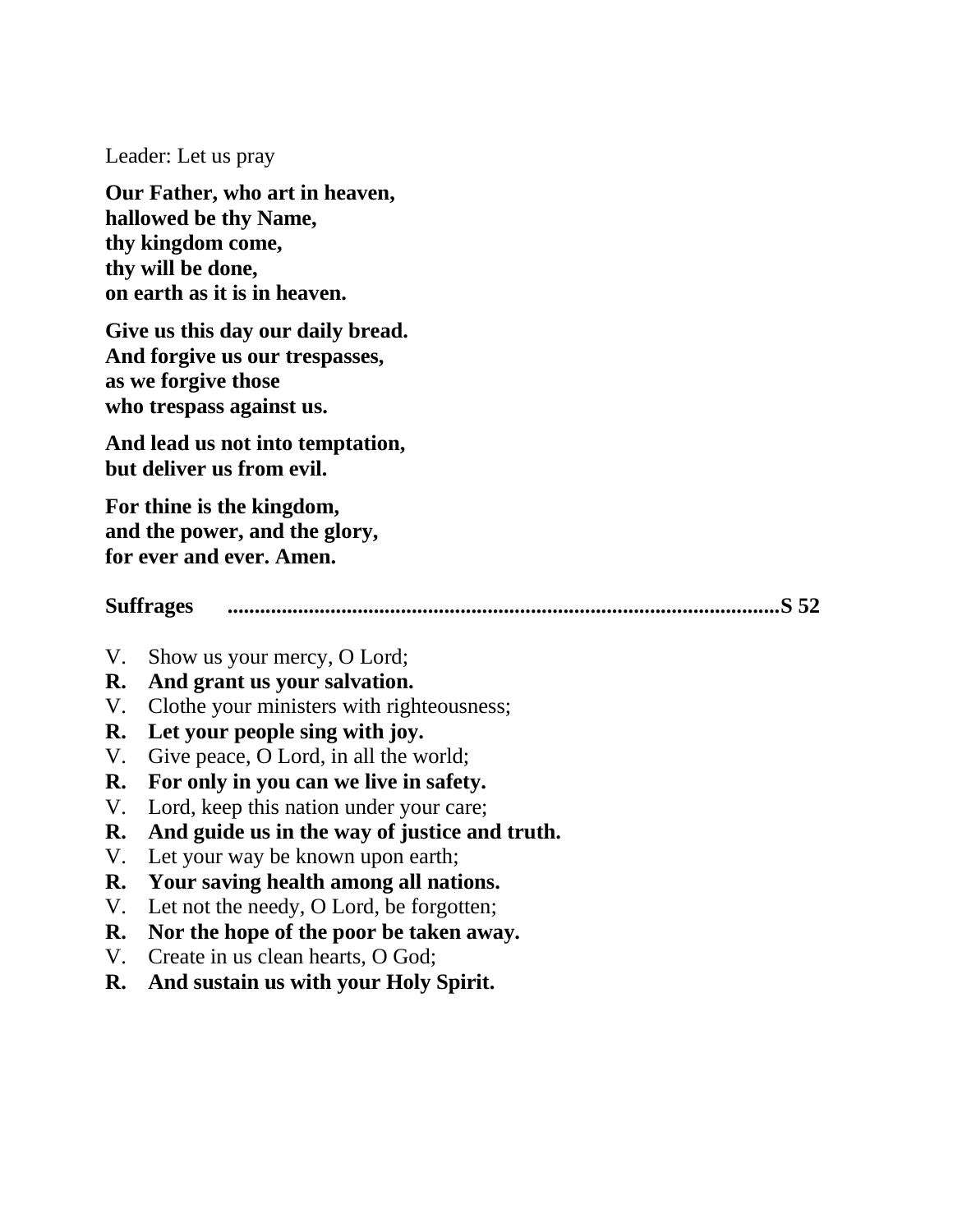# **The Collect of the Day**

O God, you have prepared for those who love you such good things as surpass our understanding: Pour into our hearts such love towards you, that we, loving you in all things and above all things, may obtain your promises, which exceed all that we can desire; through Jesus Christ our Lord, who lives and reigns with you and the Holy Spirit, one God, for ever and ever. *Amen.*

# **A Collect for Peace**

O God, the author of peace and lover of concord, to know you is eternal life and to serve you is perfect freedom: Defend us, your humble servants, in all assaults of our enemies; that we, surely trusting in your defense, may not fear the power of any adversaries; through the might of Jesus Christ our Lord. *Amen.*

# **A Collect for Grace**

Lord God, almighty and everlasting Father, you have brought us in safety to this new day: Preserve us with your mighty power, that we may not fall into sin, nor be overcome by adversity; and in all we do, direct us to the fulfilling of your purpose; through Jesus Christ our Lord. *Amen.*

# **A Collect for Guidance**

Heavenly Father, in you we live and move and have our being: We humbly pray you so to guide and govern us by your Holy Spirit, that in all the cares and occupations of our life we may not forget you, but may remember that we are ever walking in your sight; through Jesus Christ our Lord. *Amen.*

# **Prayers continue**

O God, you have made of one blood all the peoples of the earth, and sent your blessed Son to preach peace to those who are far off and to those who are near: Grant that people everywhere may seek after you and find you; bring the nations into your fold; pour out your Spirit upon all flesh; and hasten the coming of your kingdom; through Jesus Christ our Lord. *Amen.* 

# **General Thanksgiving**

# **Leader and People:**

**Almighty God, Father of all mercies we your unworthy servants give you humble thanks for all your goodness and loving-kindness to us and to all**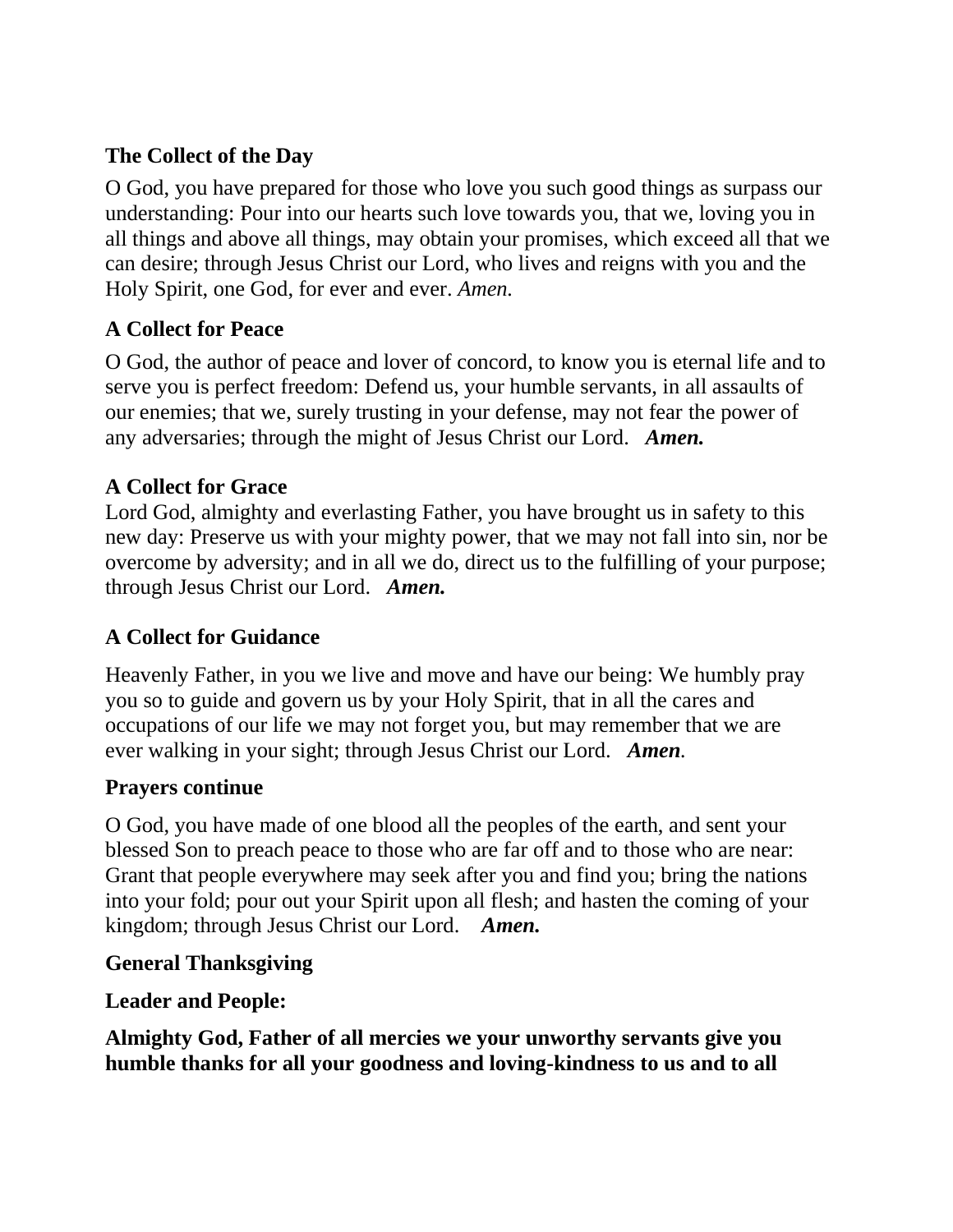**whom you have made. We bless you for our creation, preservation, and all the blessings of this life; but above all for your immeasurable love in the redemption of the world by our Lord Jesus Christ; for the means of grace, and for the hope of glory. And, we pray, give us such an awareness of your mercies, that with truly thankful hearts we may show forth your praise, not only with our lips, but in our lives, by giving up our selves to your service, and by walking before you in holiness and righteousness all our days; through Jesus Christ our Lord, to whom, with you and the Holy Spirit, be honor and glory throughout all ages.** *Amen.* 

# **A Prayer of St. Chrysostom**

Almighty God, you have given us grace at this time with one accord to make our common supplication to you; and you have promised through your well-beloved Son that when two or three are gathered together in his Name you will be in the midst of them: Fulfill now, O Lord, our desires and petitions as may be best for us; granting us in this world knowledge of your truth, and in the age to come life everlasting. *Amen.*

Let us bless the Lord. *People: Thanks be to God.*

# **HYMN 345. . . . . . . . . . . . . . . . . ."Savior, Again To Thy Dear Name We Raise"**

Savior, again to thy dear Name we raise with one accord our parting hymn of praise; guard thou the lips from sin, the hearts from shame, that in this house have called upon thy Name.

Grant us thy peace upon our homeward way; with thee began, with thee shall end the day: from harm and danger keep thy children free, for dark and light are both alike to thee.

Grant us thy peace throughout our earthly life; peace to thy church from error and from strife; peace to our land, the fruit of truth and love; peace in each heart, thy Spirit from above:

Thy peace in life, the balm of every pain; thy peace in death, the hope to raise again; then, when thy voice shall bid our conflict cease, call us, O Lord, to thine eternal peace.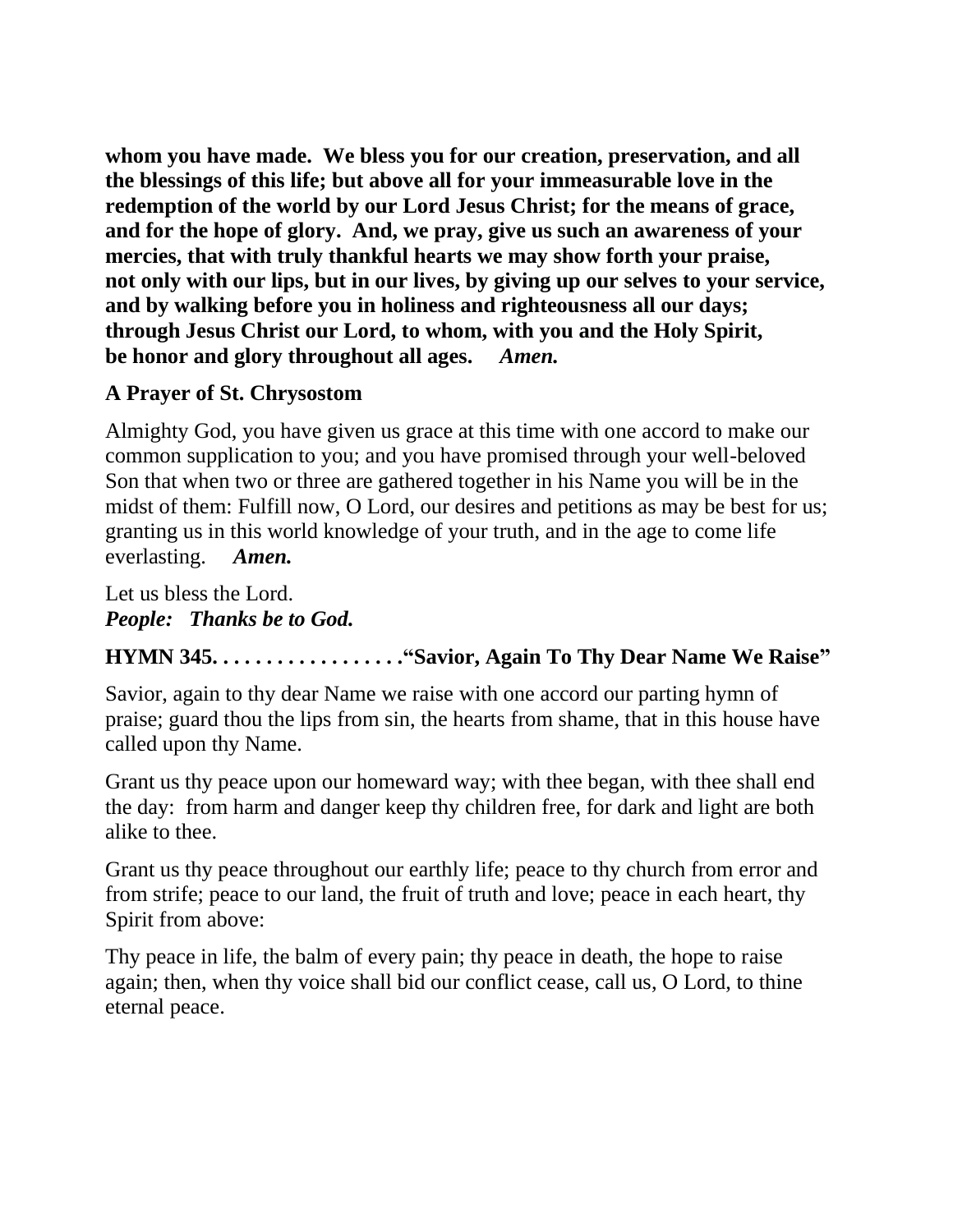#### **Dismissal**

Let us go forth in the name of Christ. Alleluia. Alleluia. *People: Thanks be to God. Alleluia. Alleluia.*

**Postlude. . . . . . . . . . . . . . . . "A Trumpet Fancy" . . . . . . . . . . . . . . . Leon Nelson**

**SJMP ID #1629** *Permission to podcast/stream the music in this service obtained from ONE LICENSE, License #738412-A All rights reserve*

**We pray for Christ's comfort and healing Grace for:**

| <b>Baird</b>   | Hal and Peter M. |
|----------------|------------------|
| Barbara B.     | John M.          |
| Alice C        | Edwin O.         |
| Charlie C.     | Lida P.          |
| Neil C.        | Doug P.          |
| Mamie C.       | <b>Retta</b>     |
| Meneta D.      | Martha R.        |
| <b>Mary</b>    | Helen R.         |
| Nancy C. C. E. | Russ R.          |
| Mickey F.      | Toni S.          |
| Richard F.     | Jean S.          |
| Frannie        | Ann B.T.         |
| Dolan G.       | <b>Vickie</b>    |
| Barry H.       | Taybronne W.     |
| Bob H.         | Gary Y.          |
| Art. H         | David L.         |

**FLOWERS ON THE ALTAR TODAY are given by Steve and Bev Coffman in memory of Kit Carter on her "would have been" 99th Birthday.**

**Lector & Intercessor; Riikka Halme-Berneking, Organist; Sarah Grove-Humphries, Audio; Meneta Deaton, Video; Matthew Poteat**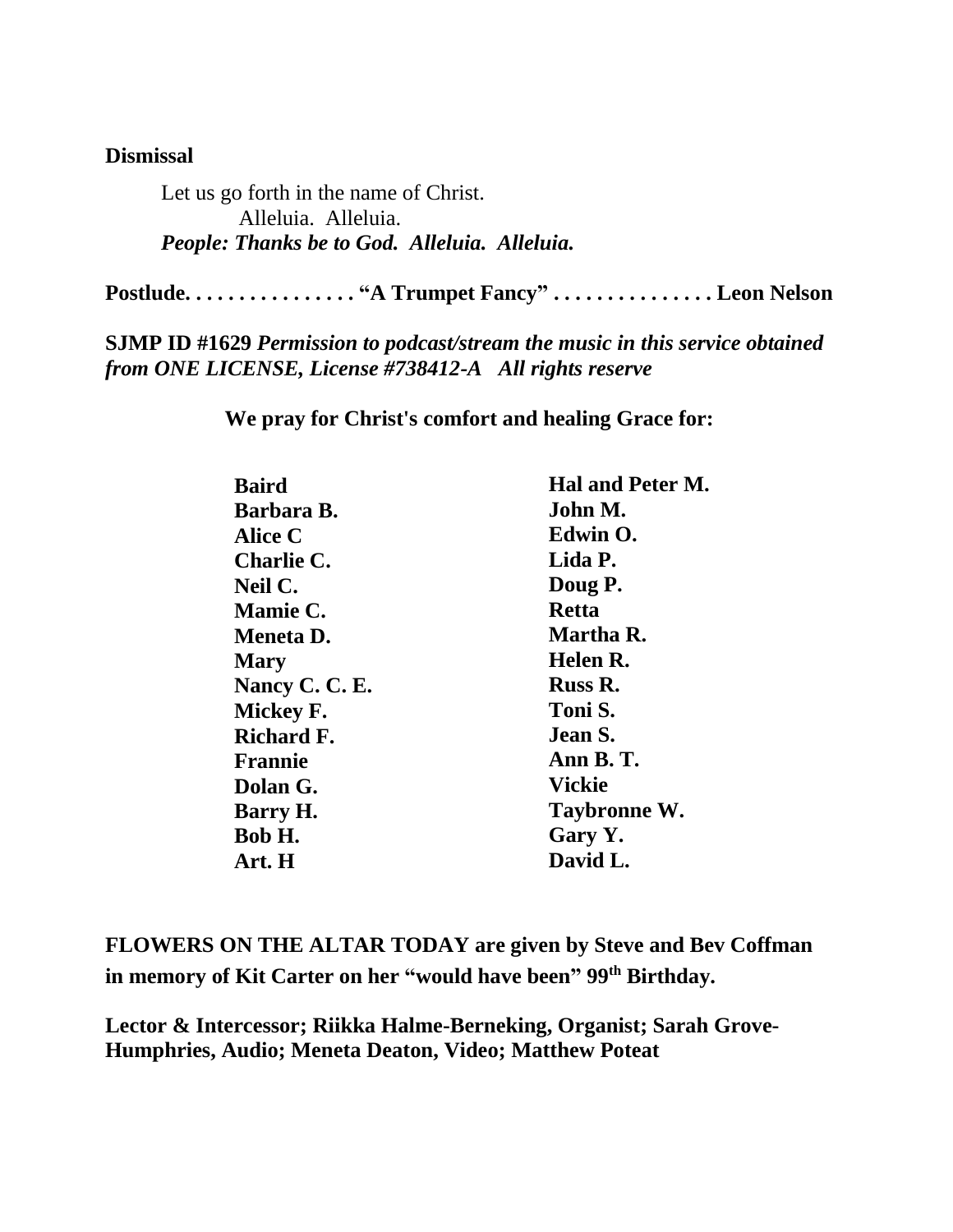# **NEWS AND ANNOUNCEMENTS**

**AN UPDATE FROM STEVE ABOUT FATHER JONATHAN. While we continue waiting to hear about Father Jonathan's visa, I want to tell you that he is as eager to arrive as we are to have him here. Caitlin and I met with him a few days ago, and he expressed a desire to be more "present" among us…in zoom meetings, in Wednesday Words, and in a July visit, during which he will preach and celebrate Eucharist with us. I will give you these dates as soon as we confirm them.**

**There is no question that the visa process is grinding slowly along, perhaps casting some uncertainty and anxiety. But all things are moving steadily forward. I can tell you that our attorney expects that we will hear back from the immigration agency toward the end of summer. That will be the next step in securing Jonathan's visa.**

**For now, we can do little to rush this process, but what we can do is to hold one another and Jonathan up in prayer, asking for patience and fortitude and vision as we wait to cross the threshold of this liminal space. As always, if you have any questions or comments for me, do not hesitate to reach out. We are together on this journey. --- Steve Berneking, Senior Warden**

**A MESSAGE FROM FATHER PAUL. Dear Members of Emmanuel, I have been offered the position of Visiting Professor of Church Music, and my wife, Instructor of Church Music, at the School of Theology at Sewanee: The University of the South for the next academic year. The School of Theology is a premier seminary of the Episcopal Church, so the call to train future priests in music and worship, even for a year, was far too strong for us to resist. Florence and I will plan and lead daily prayer at the seminary, conduct two choirs, and teach courses in Church Music. I will also have the opportunity to preside at eucharists in the beautiful Chapel of the Apostles. Though Florence and I are Lutherans, we are excited to represent the diocese and hope that you will eagerly send me on this mission! When our appointment ends in early May, we look forward to returning to our beautiful home and life in Staunton.** 

**I have so much enjoyed these five months at Emmanuel! My last Sunday with you will be June 19 before taking time off for family reunions and final preparations for the move to Sewanee. Thank you so much for your support**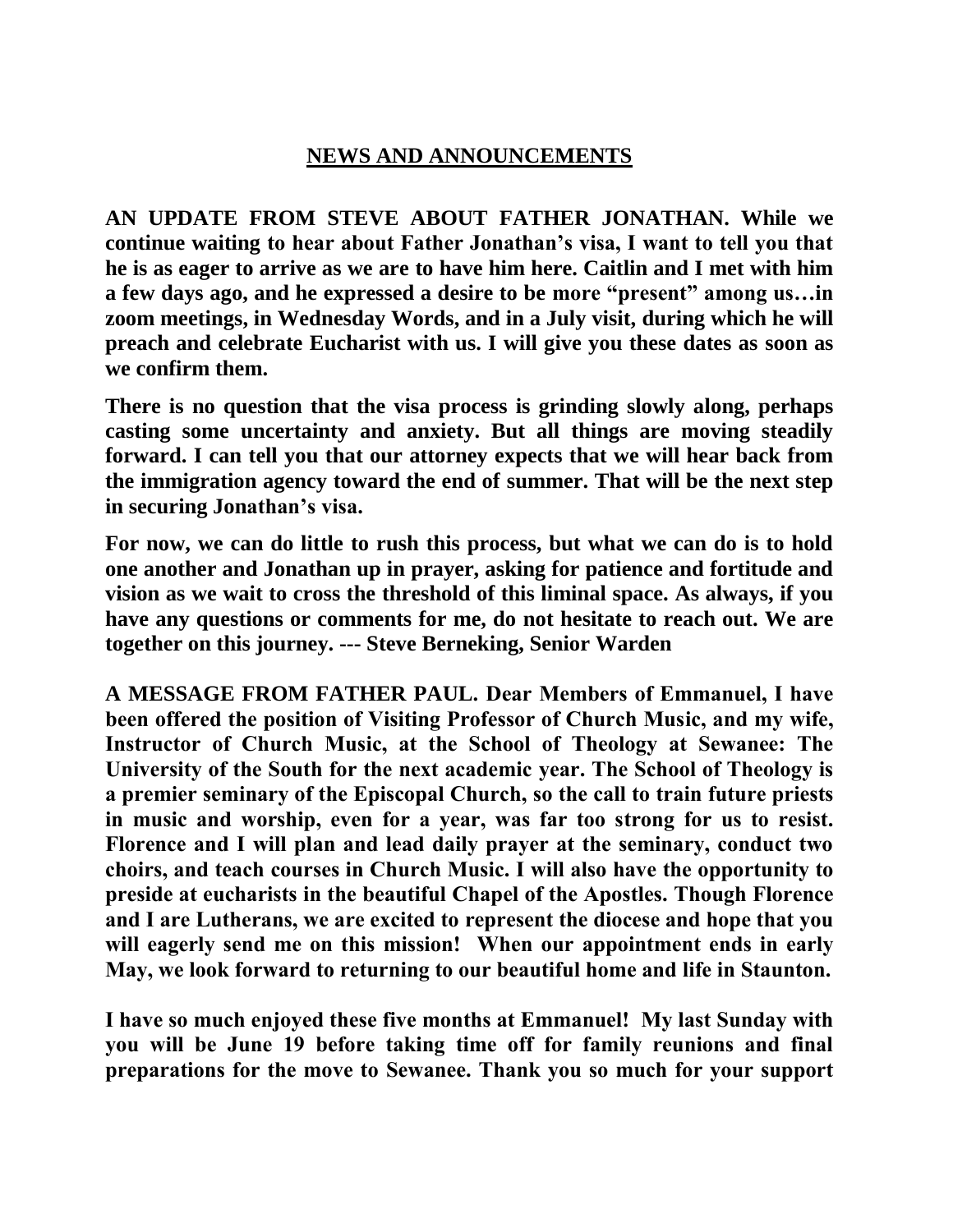**of my ministry. A special word of thanks to Steve for his exemplary leadership as senior warden of the parish. I will definitely miss the privilege of preaching and presiding at Sunday eucharists! Easter blessings and peace. ---Fr. Paul**

**CALLING ALL VOLUNTEERS! We are in need of volunteers to assist with our upcoming Noon Lunch on Tues. June 7. (We meet at Trinity at 10 am to prepare the meal we will serve from 11:30-12:15.) If you can help, please call or email June Steger or Carolyn Harvick.** 

**SUMMER JAMS! Pickers and grinners needed! Bring an instrument, your voice, or just you and a friend to a weekly musical jam session each Friday evening from 6:00pm in Memorial Hall starting May 20. All ages and musical abilities are welcome. No set lists or formats, just pop in for a few minutes or a couple of hours to play music, or just listen and enjoy the fellowship of others. Bring a snack (or not) to share. Contact Matthew Poteat (540-294-3702) for more information.**

**DURING THE HOT SUMMER MONTHS, it's been our practice to combine our 8:00 and 10:30 service into one service and to schedule it at 9:30. We'll do the same this year, beginning on Pentecost Sunday, June 5 and continuing at least to September 11, the Sunday after Labor Day. We hope to continue meeting through the summer in the church proper, but we will consider moving to Memorial Hall if the heat dictates. Memorial Hall can be ventilated, and we can livestream there. We'll continue offering Eucharist on the first three Sundays of the month and Morning Prayer on the 4th and occasional 5th Sunday. Please plan to join us either in person or online.**

**THE EPISCOPAL DIOCESE OF SOUTHWESTERN VIRGINIA will have a Safeguarding God's People training on Tuesday, May 24, from 7-9 p.m. via Zoom. This is the last training that will be offered until late August or early September. Please register by emailing [pames@dioswva.org](mailto:pames@dioswva.org)**

**PRAYER LIST PRAYER GROUP - On June 5, when the worship service moves to 9:30, Prayer List Prayer Group will continue to meet on the first and third Sundays of the month, virtually at 11:15A.M. The link is in the weekly newsletter. Feel free to join us or reach out to Jim Lott or Meneta Deaton with questions.**